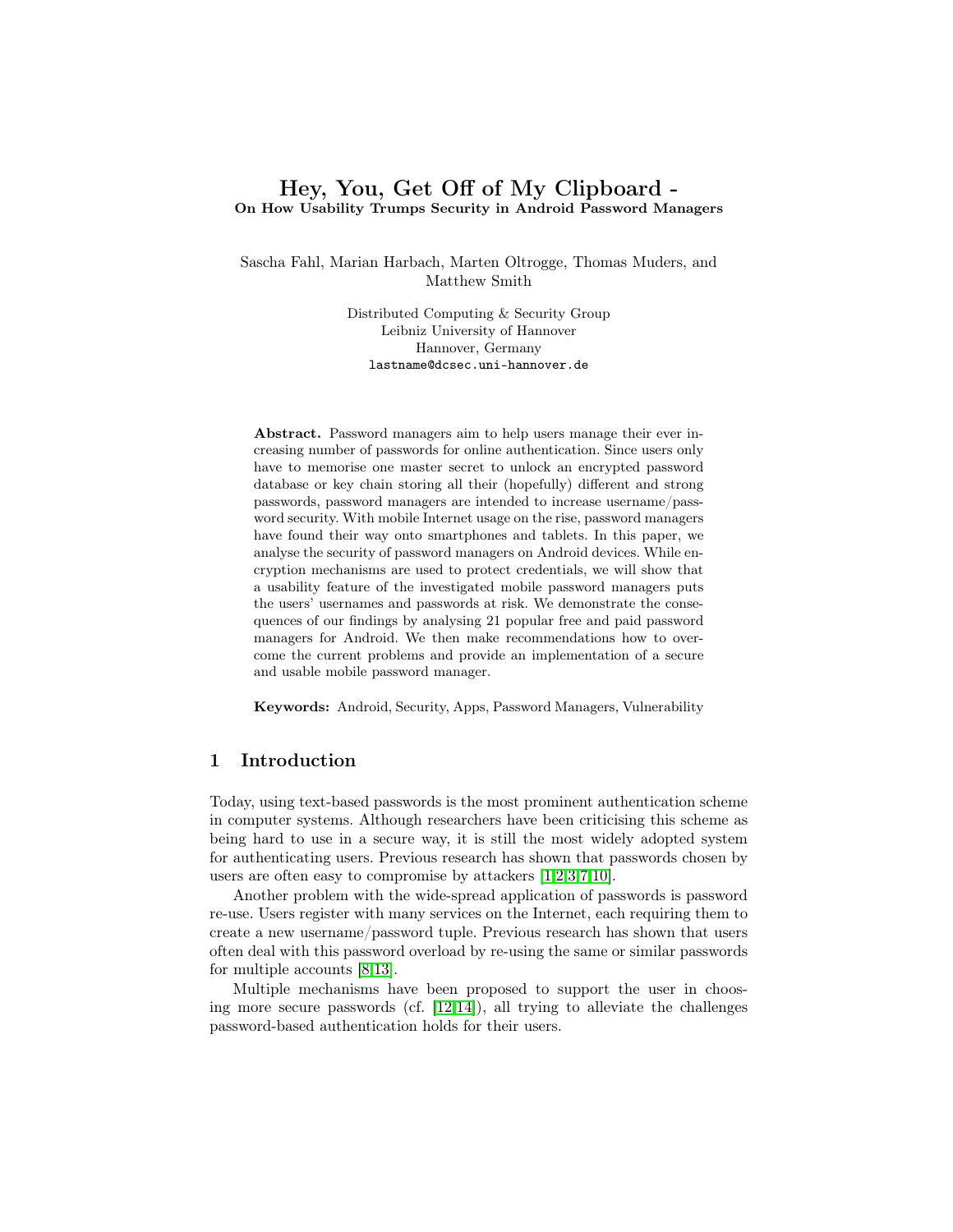However, due to the bounded cognitive abilities and motivation of users, password re-use is still commonplace. Password managers (PMs) aim to overcome this problem: they help the user to handle a large number of different passwords by storing them in encrypted form. To access the encrypted passwords, the user usually has to enter a single master secret that decrypts the password database. Password managers often include a password generator to simplify the creation of new unique and secure passwords. For convenience, login forms are pre-filled and account information for new websites is captured on the fly. Another prominent feature is the synchronisation of password databases between multiple devices.

While early password manager applications were limited to desktop computers and their browsers [\[11\]](#page-15-9), current implementations offer mobile password manager apps, that can be synchronised over the cloud to ensure that the password database is available on all of the users' devices. While users of desktop password managers benefit from a smooth integration into browsers, password manager apps on mobile platforms offer less comfort. First, web browsers on smartphones and tablets often do not provide a plugin interface, that would allow for a smooth integration of password managers. Second, the existence of dedicated apps for many online services steadily increases the number of users that access online services through an app instead of a website in a general-purpose web browser. This circumstance requires that mobile password managers have to be able to manage passwords not only for browsers but also for apps.

Unfortunately, there is a fundamental problem with password manager apps on Android: The OS does not offer an API to integrate password managers with the browser or other apps. This has led to the adoption of a highly insecure practice to overcome this weakness: Password managers use the OS clipboard to transfer credentials from a password manager app to the browser or other apps. This method effectively broadcasts credentials to all apps installed on the smartphone.

We analysed the security of 21 password manager apps on Android, having a combined install base of  $2,500,000$  to  $10,900,000$  $10,900,000$  devices<sup>1</sup>. We found that apps mostly use AES, Blowfish or a combination of both to encrypt credential databases, although some apps use their own crypto implementations and do not rely on a proven open-source library. Seven apps use a key derivation function to derive the symmetric encryption key from the user's master secret to strengthen the security of encrypted credentials. We found one PM that directly inputs the user's password as the encryption key and truncates passwords longer than 16 characters. In case the password has less than 16 characters, the string 'FEDCBA9876543210" is appended to "strengthen" the password. Another PM app uses an HMAC algorithm with SHA-256 and the fixed initialisation vector "notverysecretiv" for key derivation for every encrypted credential tuple. Three password manager apps provide their own cloud synchronisation feature to easily share passwords between multiple devices. Two of them synchronise the users' databases over a broken TLS channel (i. e. the apps are vulnerable

<sup>&</sup>lt;sup>1</sup> The numbers are based on information provided by Google's Play Market. Google does not provide more fine-grained numbers for an app's install base.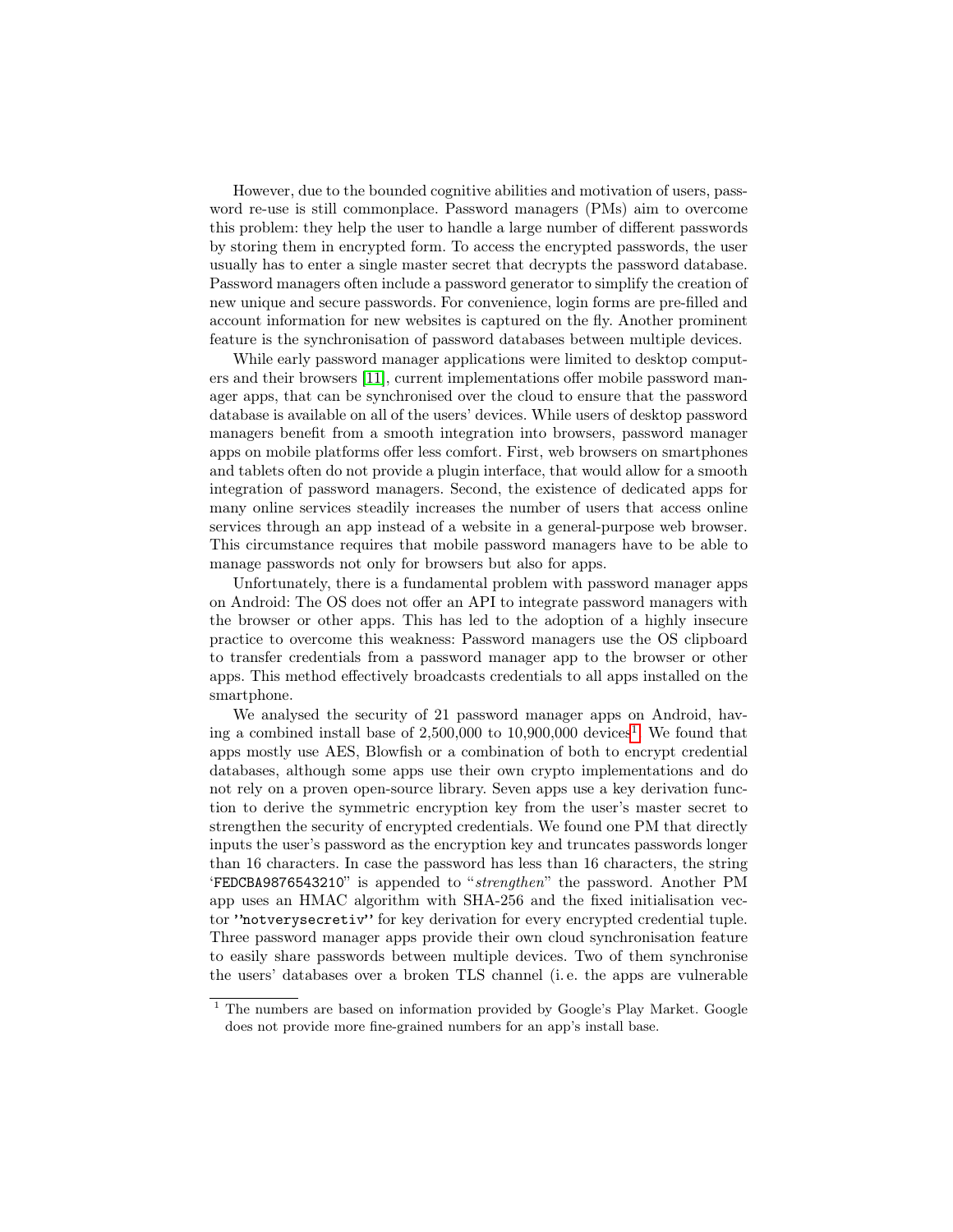due to incomplete TLS certificate validation) and hence allow a Man-In-The-Middle attacker to capture the databases. We investigated this problem in [\[5\]](#page-15-10) in more detail and analysed 13,500 popular Android apps and found that many app developers failed to apply TLS appropriately. However, most critically, all apps use the clipboard feature to transfer credentials from the password manager to browsers or other apps. Two apps automatically copy credentials to the clipboard when the user clicks the URL for the given online account. Only one app allows a user to disable the clipboard feature.

While there is known malware on desktop computers that threatens pass-words copied to the computer's clipboard<sup>[2](#page-0-0)</sup>, this circumstance has not been investigated in detail yet. Hence, to the best knowledge of the authors, this paper is the first analysis of password managers' security on mobile devices.

The remainder of the paper is organised as follows: Section [2](#page-2-0) gives background information on password managers and discusses peculiarities of password managers on desktops and mobile devices. Section [3](#page-4-0) describes our attack against password managers on Android and illustrates how captured credentials can be linked to online services and how stolen information can be transferred to the attacker's server without giving the user a chance to notice. Section [4](#page-7-0) gives more details on the security of the PMs we analysed. To understand why developers added the clipboard features to their apps, Section [5](#page-9-0) summarises open interviews with app developers. Section [6](#page-11-0) discusses countermeasures and presents an implementation of a secure and usable password manager that overcomes the presented vulnerabilities. In Section [7,](#page-14-0) we conclude the paper and discuss future work.

# <span id="page-2-0"></span>2 Background

While early password managers were simply a username/password database embedded in desktop computers' browsers, the features of modern password managers are much more extensive and can be categorised as follows:

Browser-Embedded PM: Most web browsers, such as Google Chrome, Microsoft Internet Explorer, Mozilla Firefox or Apple's Safari, include an embedded password management feature. In case a user logs into a website for the first time, the PM inquires whether the login credentials should be saved to ease future logins by automatically filling the username and password into the login form. These embedded password managers traditionally store credentials locally on the user's computer, but are increasingly syncing them between multiple devices using proprietary Cloud services. Some browsers do not encrypt credentials stored locally or require the user to set a master secret to enable encryption. For example, Chrome uses the Google Account password to encrypt the synced password database by default, but offers to use a dedicated secret as an advanced feature.

<sup>&</sup>lt;sup>2</sup> e.g.: http://www.f-secure.com/v-descs/trojan\_w32\_qhost\_je.shtml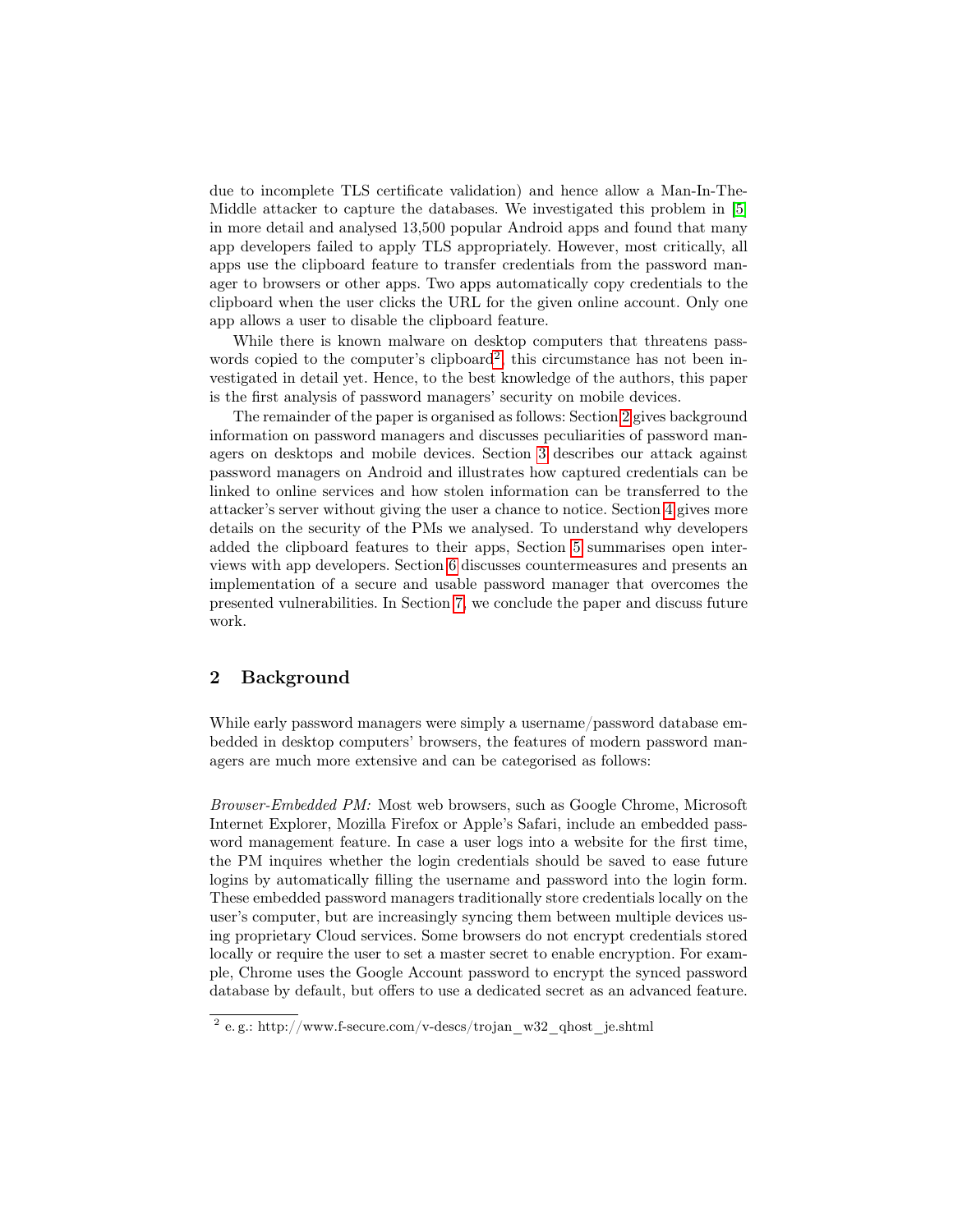Browser Plugins The majority of modern desktop web browsers provide an API to extend their functionality by allowing the user to install third-party plugins or extensions. Many password managers are hence available as browser plugins.  $KeePass<sup>3</sup>$  $KeePass<sup>3</sup>$  $KeePass<sup>3</sup>$ , 1Password<sup>[4](#page-0-0)</sup> and Lastpass<sup>[5](#page-0-0)</sup> are prominent examples of plugin-based password managers. They encrypt passwords and protect them with a master secret. These third-party password managers often provide further functionality and act as encrypted storage for more than just usernames and passwords: other sensitive information such as credit card numbers, online banking information or secret notes can be stored as well.

#### 2.1 Password Managers on Desktops

Password managers on desktop computers are generally well integrated into the users' everyday Internet-facing software, such as browsers and email clients. Regardless of whether an embedded password manager or a third-party plugin is used, when the user accesses an online account for the first time or creates a new account, the password manager automatically comes into play and offers the user to securely store the new account information. The plugin APIs of modern browsers offer a very comfortable integration of password managers into the users' workflows. When a user visits a website that requires authentication, a password manager typically auto-fills the username and password and might even automatically submit the login form.

Early password managers for desktop computers (e. g. [\[11\]](#page-15-9)) assumed a single device environment. Nowadays users often work with multiple devices such as desktops, notebooks, smartphones and tablet PCs, which makes it necessary to synchronise password databases between multiple devices to have credentials available whenever needed. For this reason, some password managers offer to sync databases between multiple devices by storing credentials in the Cloud or by putting the database on USB drives. A popular way to sync password databases is the Dropbox service. The encrypted password database is stored in the user's Dropbox account and can be accessed from all the user's devices. 1Password for example maintains an encrypted database for sensitive information and allows users to store and share the database via their Dropbox account.

#### <span id="page-3-0"></span>2.2 Password Managers on Mobile Devices

While password managers in desktop environments are well integrated into browsers and users' workflows, the situation for third-party password managers on mobile platforms is different. Neither of the major mobile platforms (Android, iOS and Windows Mobile) nor mobile browsers provide a plugin API comparable to desktop computers. Additionally, the paradigm shift away from the browser

<sup>3</sup> cf.: http://keepass.info/

<sup>4</sup> cf.: https://agilebits.com/onepassword

<sup>5</sup> cf.: https://lastpass.com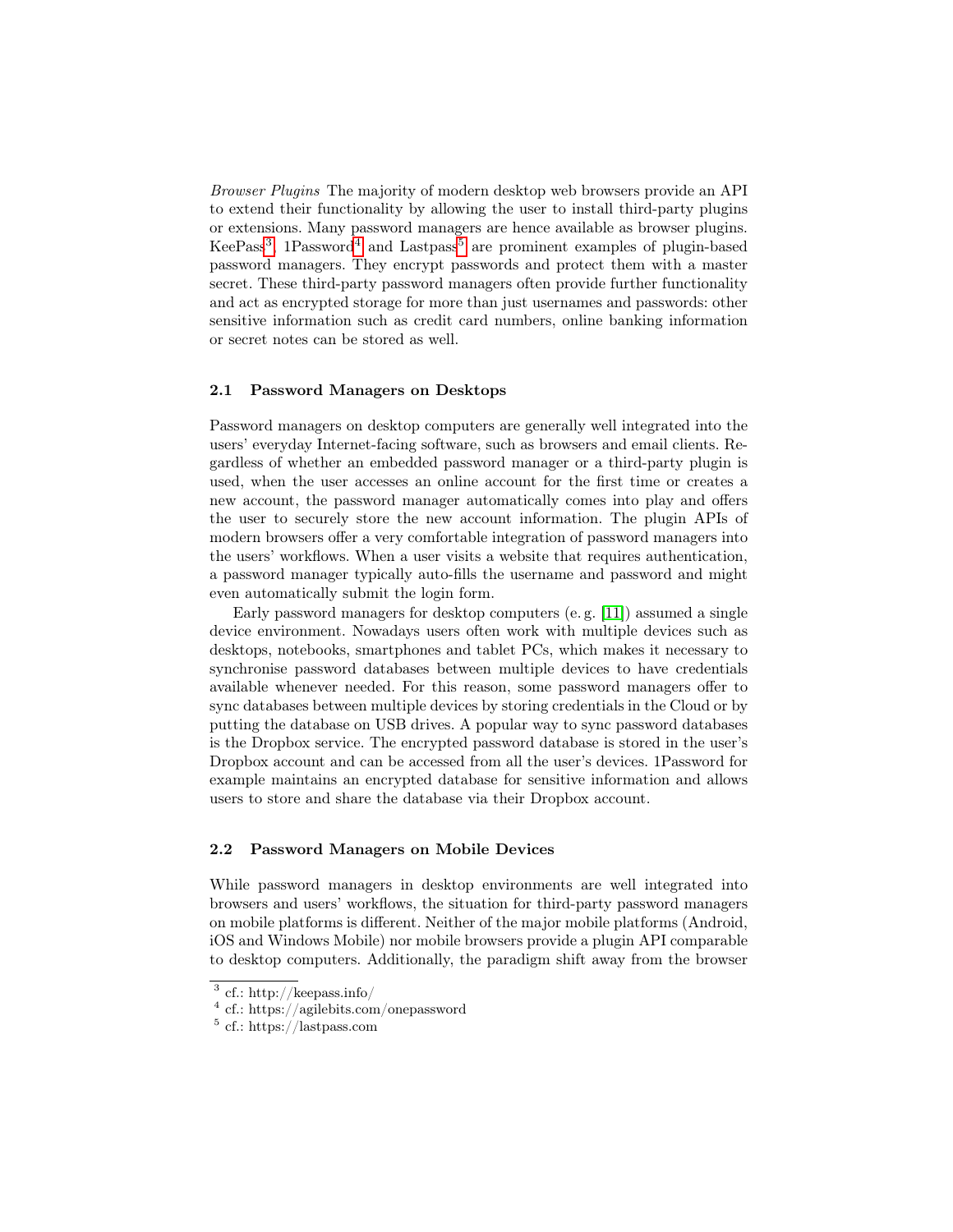as a generic tool to surf the Internet towards the "there is an app for everything" approach makes integrating PMs into mobile ecosystems even harder.

API limitations and the requirement to support arbitrary apps creates a different usage pattern for mobile PMs. Instead of storing new account information automatically and auto-filling authentication forms, the workflows of mobile PMs typically consist of the following steps:

- 1. The user has to switch to the PM app,
- 2. then needs to find the appropriate username/password tuple from a list of stored credentials,
- 3. copies the password to the clipboard,
- 4. switches back to the app that requires authentication, and
- 5. finally pastes the password into the corresponding text field before submitting the login form.
- 6. In case the user does not remember the username for a given service, these steps (except step 2) are repeated for the username as well.

Although this workflow's usability is far from optimal, it is the best mobile password managers can provide so far. To understand why users nevertheless use password managers on mobile devices, we analysed 2,000 user reviews in Google's Play Market. To this end, we downloaded user reviews, manually extracted factors that motivate users to use PMs on their Android device and identified the following reasons to be substantial:

- Protection: Users feel that embedded PMs do not store the passwords in a way they believe to be secure (e. g. some users were angry that Android's stock browser does not encrypt stored usernames and passwords).
- Confidentiality Users do not trust embedded PMs in keeping their data confidential (e. g. users were afraid that their credentials could be sent to Google).
- Features: Embedded PMs are usually limited to usernames/passwords. Users often want to store other confidential data, such as banking information.
- Availability: Embedded PMs are usually limited to a single browser. Since many users need access to their information on multiple devices and browsers, a vendor-independent PM is preferred.

After having outlined background information on password managers, the next section presents our attack on PM apps on Android and illustrates its consequences for the user.

## <span id="page-4-0"></span>3 Password Sniffing on Android

As illustrated in Section [2.2,](#page-3-0) the workflow of mobile password managers requires the user to copy account credentials to the clipboard before switching to the target app and pasting them before actually logging in. There are some problems with this practice: On Android, writing data to or reading data from the clipboard does not require any permission. Therefore, every app currently running on an Android device can read the items stored in the clipboard at any time.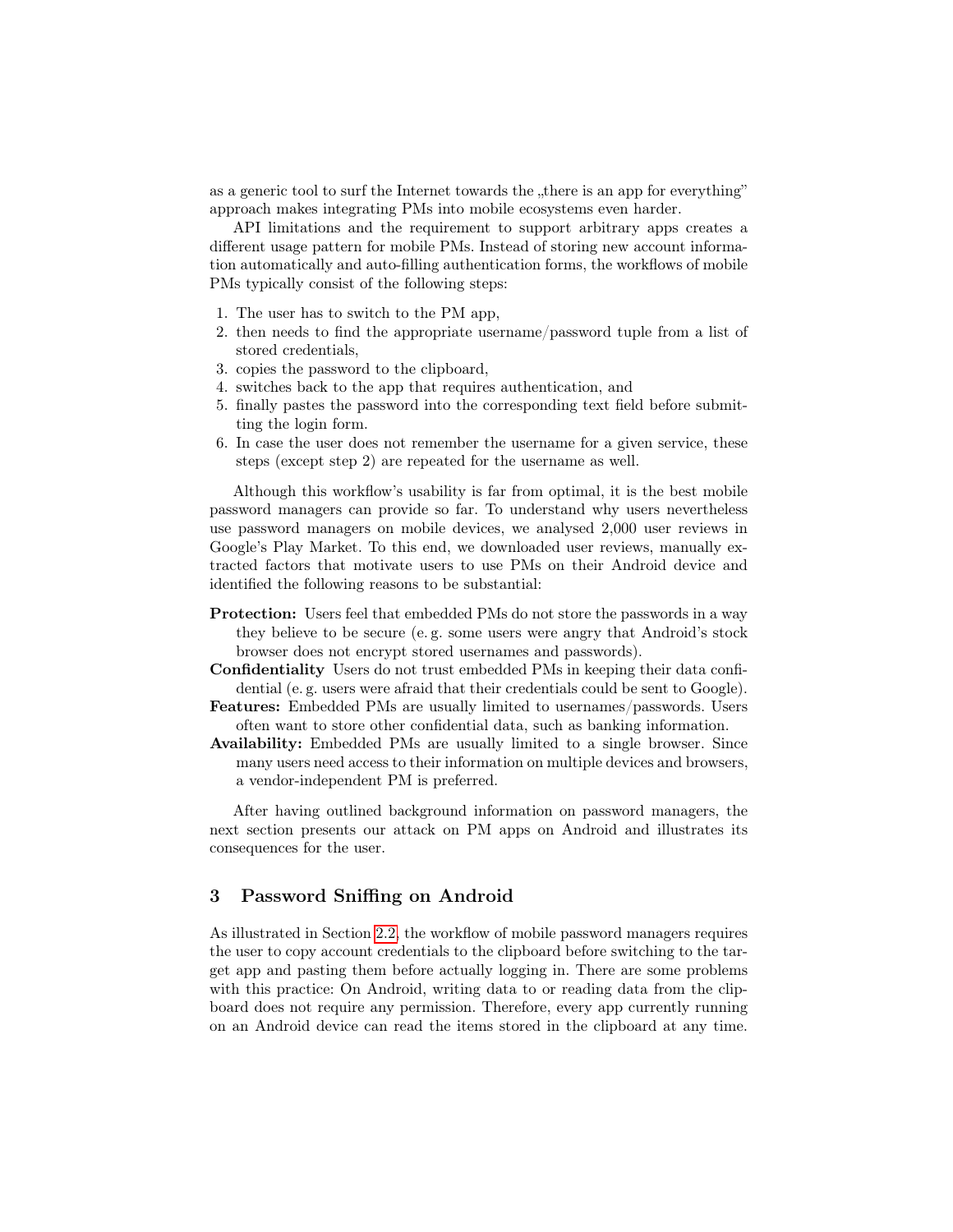To make matters worse for password managers, the Android SDK provides the android.content.ClipboardManager.OnPrimaryClipChangedListener interface, which defines a listener callback that is invoked each time the primary item on the clipboard changes. This can be used by malicious apps to harvest passwords as they are passed through the clipboard. As a proof of concept we implemented a password sniffer named PWSniff using this mechanism. PWSniff runs as a background service and does not require any Android permission to work properly.

As long as no changes to the clipboard occur, the background service idles and therefore does not consume any CPU cycles. Directly after a new item is copied to the clipboard, the listener callback is invoked by Android and the idling PWSniff background service is notified and then reads the primary item. Next, PWSniff determines the app which is currently in the foreground. This information can also be acquired without requesting any permission. We assume that the foreground app at the time of copying is the app from which a user copied data (cf. Section [2.2](#page-3-0) step 1). In case this app is a known password manager, we assume that the primary clipboard item is either a service URL, a username or a password (cf. Section [2.2](#page-3-0) step 3). Whether the app is a password manager can be determined based on the app's user ID, which is assigned at install time and can be mapped to the a unique app market ID. The third step in our attack is to wait for a foreground app switch by checking the current foreground app in a loop and waiting until the user brings another app to the foreground. In case we identified the primary clipboard item as possibly confidential data (no matter if it is a username or a password) copied from a password manager, the new foreground app is assumed to be the destination of the credentials-copyoperation (cf. Section [2.2](#page-3-0) step 4). Hence, by exploiting features of the Android SDK that require no special permissions in combination with a typical workflow in the context of using password manager apps on Android, it is easily possible to harvest (still potentially noisy) usernames and passwords from the world readable clipboard.

At this point, an attacker cannot be sure which item is the username and which the password. But, in many cases it is possible to differentiate between both items based on their structure. Usernames are often chosen to be easily memorable (e. g. an email address) while passwords, especially those which are managed with PM software, usually are more "cryptic". Even in cases where the username and password cannot be easily distinguished, an attacker could first try one combination of the sniffed items and in a second attempt the reversed order. In both cases, breaking into an account is straightforward.

Advanced Username Capture: The attack described above relies on the user copying and pasting both the username and the password. Since users might just type their usernames from memory or use browser or app autofill features to save this effort, it might become necessary to acquire the username through an alternative method. For this, PWSniff can be equipped with the GET\_ACCOUNTS permission. The permission allows the app to see usernames that other apps handle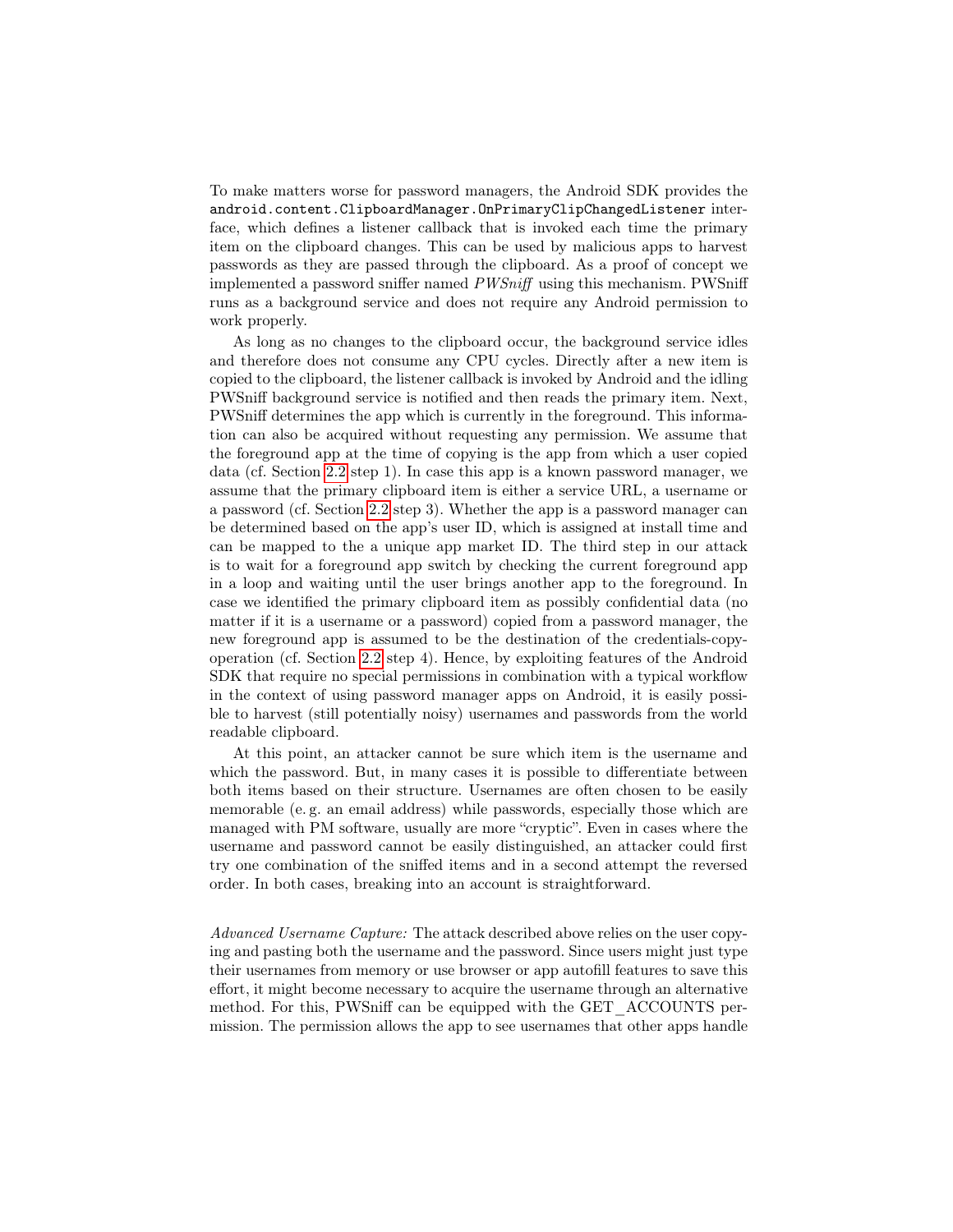on the smartphone and which are registered with the AccountManager<sup>[6](#page-0-0)</sup>. This also includes all email addresses used on the device. Since many online services use email addresses as usernames, this list offers a good basis from which to guess usernames for many services.

The downside of this extension is that it involves the danger of a user becoming suspicious of the app's permissions, which are presented to the user at install time. However, Felt et al. [\[6\]](#page-15-11) demonstrated that users pay little attention to the permissions of an app and mostly do not understand the permissions' meaning. While Felt et al's. results account for Android's permission system in general, an app's permissions are also grouped and classified based on their security relevance. In this respect, the GET\_ACCOUNTS permission does not rank particularly high and thus is not often shown on the first page. To ensure that the GET\_ACCOUNTS permission is not shown on the first page, an attacker only needs to add more than three popular permissions such as INTERNET, LOCATION and STORAGE which are used by many apps to his malware app. The best composition of permissions to mask the GET\_ACCOUNTS permission is outside the scope of this work.

Advanced Account Capture: In Section [3,](#page-4-0) we illustrated that an Android app which holds no special permissions is able to sniff online account credentials that are copied to the clipboard when working with any password manager on Android in most cases. It is also possible to learn from which app a value was copied to the clipboard and into which app the value was pasted. If the target app has a special purpose (e. g. the Skype app only logs into Skype), it is easy to guess to which online service the harvested credentials belong. However, in case the target app is a multi-purpose Internet client such as a web browser, finding the intended service is not quite as straightforward.

To learn for which account a password is used, an attacker can benefit from Android's ProcFS features. The ProcFS is an interface to the kernel and provides information about a device such as information about the CPU, memory and network details. On Linux-based systems such as Android, the ProcFS is usually mounted at /proc. Most entries in /proc and its subdirectories can be read by everyone. The /proc/net/tcp file contains information about all TCP connections on an Android device and is also world-readable and hence accessible by every app without requiring any permissions. Information such as source IP and port, destination IP and port and the UID of the process that created the network connection are listed there. Since Android creates a static mapping of Apps to a UID at install time, one can easily learn which app connects to which Internet hosts based on the UID entry in /proc/net/tcp. Having the destination IP for an app's network connection at hand allows an attacker to easily infer to which online service a credential pair is connected by logging all network connections of an app, immediately after a copy operation from a PM to another app was discovered.

<sup>6</sup> cf.: http://developer.android.com/reference/android/accounts/AccountManager.html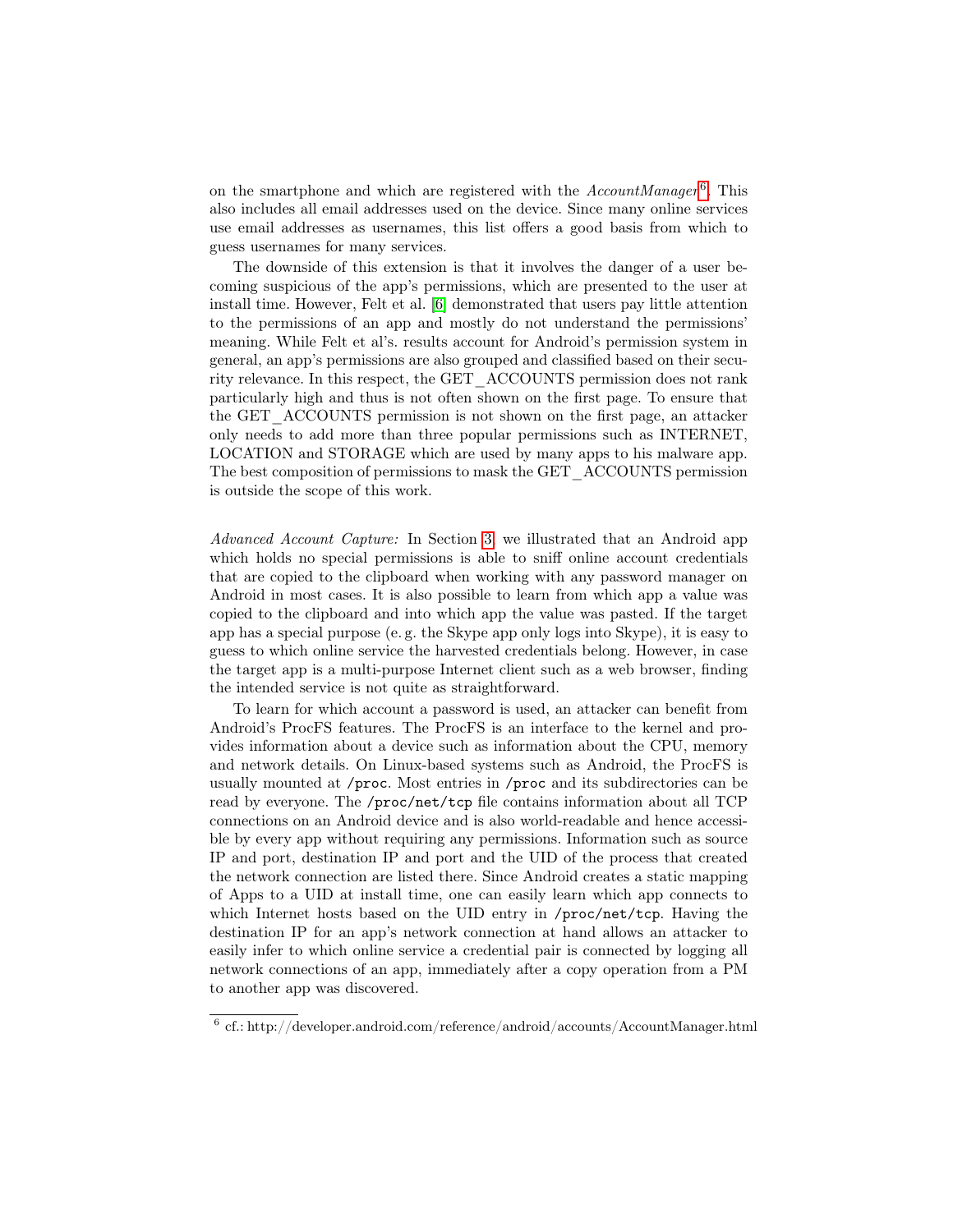Exfiltrating the Data: In [\[5\]](#page-15-10), we found that  $92.8\%$  of 13,500 popular Android apps request Internet access. Adding the Internet permission to PWSniff should thus not raise undue concern. With this permission, transmitting the harvested data is of course trivial. However, if a zero permission attack app is desired, exfiltration of the harvested data can still be done using another flaw in Android's permission system. Egners et al. [\[4\]](#page-15-12) describe a loophole in Android's permission system that we adopt for our purposes and which allows PWSniff to send gathered credential information to a remote HTTP server without requiring the Internet permission. After the account login information was gathered, the harvested data is cached until the device's display is turned off. When this happens, an HTTP URL with the following structure is built: <http://<pwsniff-master>/pw#username#service>. This URL is used to invisibly open Android's stock browser when the display is turned off by running the following code in PWSniff. We explicitly call Android's stock browser since some third-party browsers do not hand back control for unknown protocols to the Android OS, which is required to keep the attack stealthy.

The server behind the URL replies with a location header containing a custom protocol, for example: 'Location:pwsniff://all.ok'. Since PWSniff includes an activity that previously registered for the custom <pwsniff://> protocol, the browser passes handling for the URI <pwsniff://all.ok> to PWSniff. Staying invisible, the activity then simply terminates.

After demonstrating how credentials can be sniffed when Android password managers are used, how they can be mapped to online accounts and how this information can be exfiltrated stealthily, the next section gives some relevant excerpts of our detailed security analysis of PMs on Android.

## <span id="page-7-0"></span>4 Security in Detail

We analysed 13 free and 8 paid Android PM apps in detail. Our intention was to analyse which apps include the clipboard feature for credential copy & paste, which encryption algorithms protect the password database, whether or not the app includes an embedded browser, whether or not the SD card is used to store the password database and whether or not the app removes itself from the recent apps view. For analysis, we installed all apps on a Samsung Galaxy Nexus with Android 4.0. We applied forensic techniques<sup>[7](#page-0-0)</sup> to learn database and configuration files' structures of the installed password manager apps. To learn internals of the password managers, we decompiled them[8](#page-0-0) and conducted manual static code analysis.

 $^7$  We used the adb tool (cf.: http://developer.android.com/tools/help/adb.html) for logical extraction.

| $8\,$ We | used | a. | bundle                                     | оf | decompilation | tools:        | JD-GUI |
|----------|------|----|--------------------------------------------|----|---------------|---------------|--------|
| (cf.:    |      |    | http://java.decompiler.free.fr/?q=jdgui),  |    |               | apktool       | (cf.): |
|          |      |    | http://code.google.com/p/android-apktool/) |    | and           | $dex$ 2 $iar$ | (cf.): |
|          |      |    | http://code.google.com/p/android-apktool/) |    |               |               |        |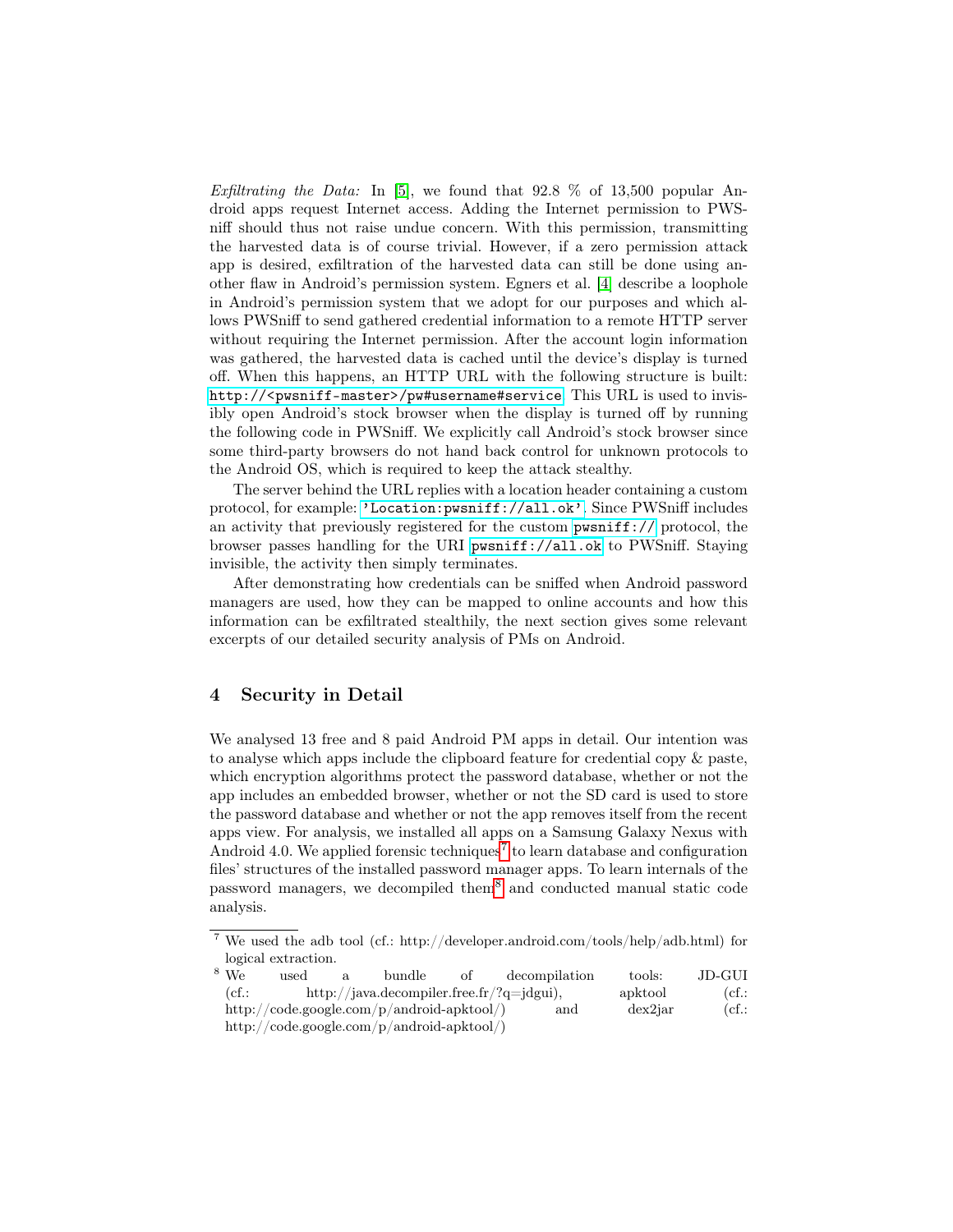We also conducted static code analysis on the same dataset as in [\[5\]](#page-15-10) and found that only two apps in this dataset registered for the clipboard change listener. We analysed both apps manually and found no malicious behaviour in the apps. 907 apps (6.7 %) in the sample access the clipboard API programatically to share more complex objects than simple text strings such as images, video or audiofiles.

Table [1](#page-16-0) in the Appendix shows an overview of the security parameters we analysed.

#### 4.1 Encryption

One important aspect of PM security is the encryption mechanism to store credential databases. Android's stock browser does not encrypt stored passwords in any way but protects them from unauthorised access by file system permissions. Android's AccountManager mechanism provides centralised credential storage and also protects user credentials from unauthorised access by file system permissions, but the accounts.db database is not protected with an extra layer of encryption. This does not protect the password from forensic analysis.

All third party PMs we analysed apply some encryption mechanism to protect the data. Android supports (3)DES, RC2, and RC5<sup>[9](#page-0-0)</sup> to encrypt data out of the box. Other encryption algorithms require the developer to add third-party libraries to their app. We decompiled the PMs to find out what kind of encryption algorithm is applied in each PM app. To provide stronger security, most password managing apps use the Advanced Encryption Standard (AES) with several key lengths. aWallet uses a combination of AES, Blowfish and 3DES.

A critical aspect of encrypting password databases is the derivation of the encryption key [\[9\]](#page-15-13) that is directly connected to the master secret used to unlock/decrypt the password database. Seven apps use a dedicated key derivation function to derive the symmetric encryption key from the user's master secret to strengthen the security of encrypted credentials. We found one app that directly inputs the user's password as the encryption key, truncating passwords longer than 16 characters. In case the password has less than 16 characters, the string "FEDCBA9876543210" is appended to "strengthen" the password. Another app uses an HMAC algorithm with SHA-256 and the fixed initialization vector "notverysecretiv" for key derivation.

#### 4.2 Storage

Most password managers, including Android's stock browser, store password databases in files or SQLite databases that are only accessible by the password manager app itself. Hence, other Android apps cannot access account information regardless of whether it is encrypted or not. Ten of the analysed PMs

 $\overline{9}$  cf.: http://developer.android.com/reference/javax/crypto/spec/packagesummary.html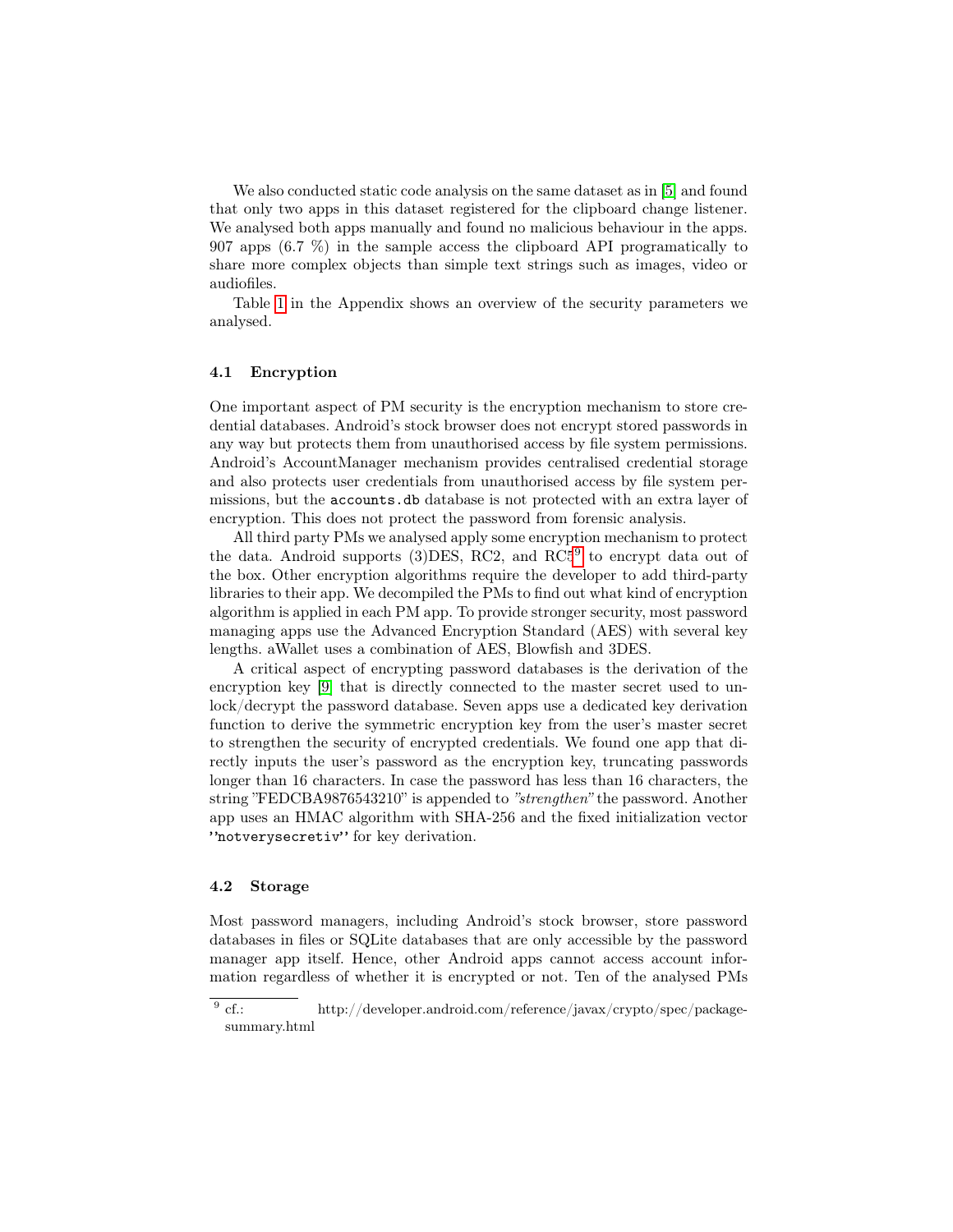store databases on the SD card that is world readable without requiring further permissions on all devices with Android 4.0 and older. In combination with inappropriate database structures (not encrypting all information stored in the password manager), an attacker is for instance able to learn for which services a user holds accounts or for which services the same username and/or passwords are used.

#### 4.3 Recent Apps

An essential feature of Android devices is an overview of the currently running apps, also called the Recent Apps View. The Recent Apps View shows thumbnails of current foreground activities of all running apps. While a security feature of all analysed password managers is the automatic locking of the password database either immediately after the password manager app was left or after a configurable amount of time, we found only three apps that also replace their thumbnails in the recent apps view (cf. Table [1\)](#page-16-0). In case the user copied online account information (usually the location, username and password) and then leaves the password manager app to paste the information into another app, the account information is left in the recent apps view and can be seen by anyone with physical access to the user's device. Although this threat is orthogonal to our attack (cf. Section [3\)](#page-4-0), it outlines a security risk for users' online credentials.

#### 4.4 Cloud Sync

While all password managers store their databases locally and allow synchronisation of their databases, most offer a more manual functionality using Dropbox or similar services. LastPass, SecureSafe and RoboForm provide dedicated Cloud storage features to automatically synchronise all passwords remotely. In [\[5\]](#page-15-10) we analysed popular Android apps and found that many app developers fail to apply TLS appropriately, being vulnerable to active Man-In-The-Middle attacks. Although LastPass, SecureSafe and RoboForm protect their network communication with TLS, SecureSafe and RoboForm fail to verify the cloud servers' TLS certificates. Instead, they accept all certificates. In case of SecureSafe this however has not further security implications since in addition to TLS, SecureSafe uses a session-specific symmetric key, which is set up during the  $SRP$ -login<sup>[10](#page-0-0)</sup>, to additionally encrypt password-data end-to-end. However, RoboForm leaks the users' credentials which are used for password encryption in the default case (i. e. the user did not choose an extra password for encryption). Hence, an attacker can gain access to the data in cleartext under this circumstances.

## <span id="page-9-0"></span>5 The Developers View

After analysing Android password managers on a technical basis, we contacted their developers via email and informed them about a possible security threat

 $\overline{^{10}$  cf. RFC2945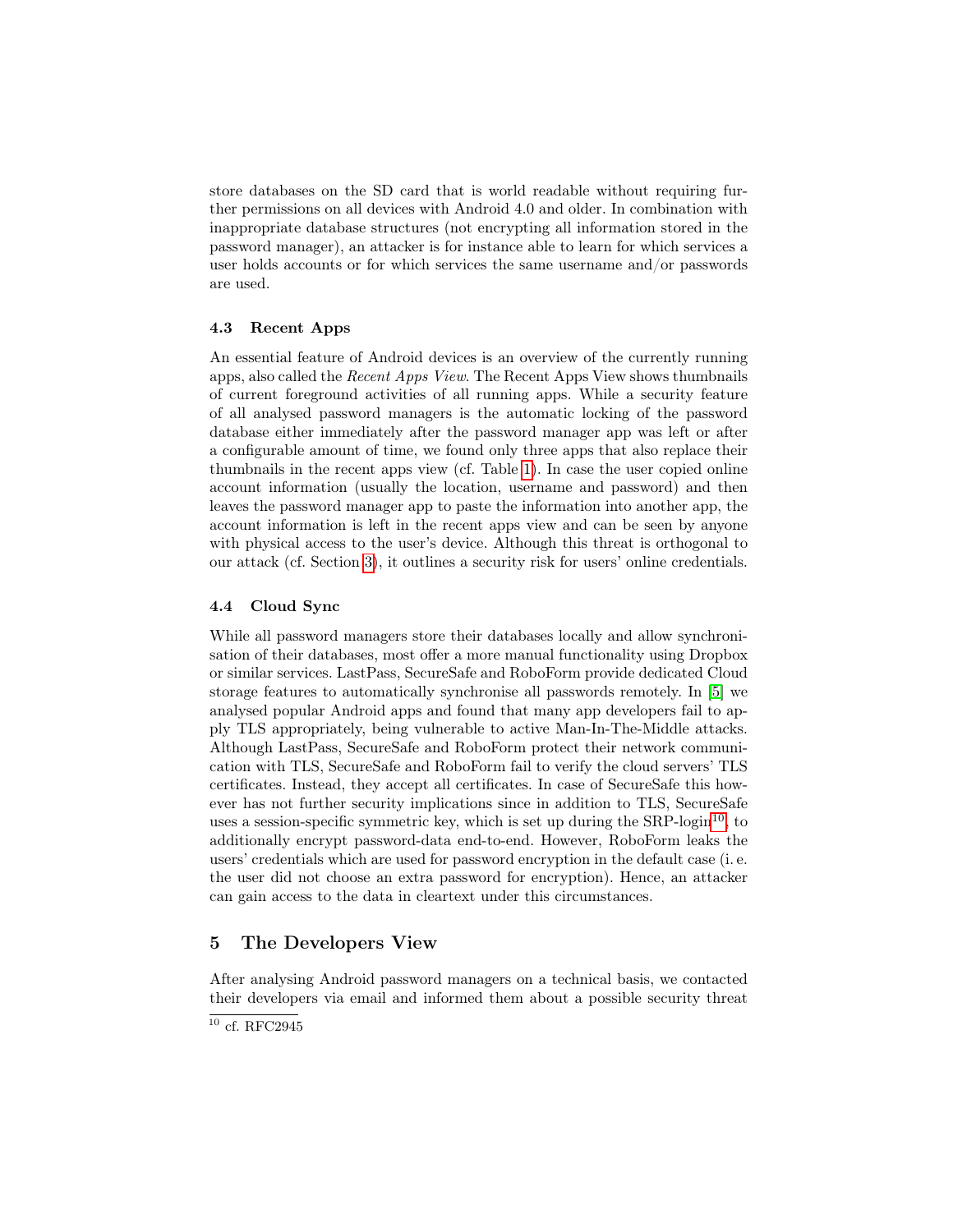for their users. We offered them to get in contact either via email or telephone to discuss the details of the PWSniff attack. We also posed the following questions:

- Why was the C&P feature used in the password manager app?
- Were developers aware of the security threats arising from using the clipboard for username/password sharing, and, if so, why did they add the C&P feature nonetheless?
- Which features, if any, do developers miss in Android's SDK for developing a password manager app?

15 of the 21 developers agreed to participate in the email interview and are anonymously referred to as  $P1, \ldots, P15$  in the following.

#### 5.1 Results

During the discussions with developers, we were able to identify three different reasons to add the usability-enhancing clipboard feature to PM apps. One was because the developers themselves were users of their apps and desired the feature themselves. ("As I'm a  $\left[\ldots\right]$  program user too, I added the copy feature because I needed to transfer usernames (that are usually long email addresses) and passwords to login forms in web browsers."; P7). The second reason provided by PM developers was the wish to come as close as possible to PM functionality on the desktop, because developers believed that users would reject their apps if they were not sufficiently usable. ("Copy to clipboard has been in  $[...]$  Android from early on. [...] It was something that we knew we needed to make the application usable at all"; P4). Lastly, developers reported that users directly requested a C&P feature for their app ("The feature was highly requested by users. The most common example: users want to login to a website on their mobile device, so he/she copies credentials from [our PM] to the clipboard and then pastes them into the browser."; P15).

All but one developer were aware of security threats resulting from putting passwords into a device's clipboard. Developers who were aware of the security threat justified adding the clipboard integration, stating that they had no other choice. They described it as a tradeoff between usability and security which was decided in favour of increasing usability ("It's a balance between ease of use and security. Of course it would be much more secure to not use the clipboard, however people accept the risk of doing so; the alternative of not using a password manager is worse."; P3). One developer interestingly described his decision not as a usability-security tradeoff but as a "one type of security versus another type of security" decision, alluding to the fact that without password managers users would choose less secure passwords. Additionally, P4 stated: "On the whole, I think that password reuse [. . . ] is currently the biggest single problem with password security today. And so, if a password manager gets people to use unique passwords for each site, the dangers of a publicly readable clipboard is a security risk that can be worthwhile. [. . . ] What's the alternative?".

All developers criticised Android's missing support for password manager apps. A native integration into third party apps and browsers was described as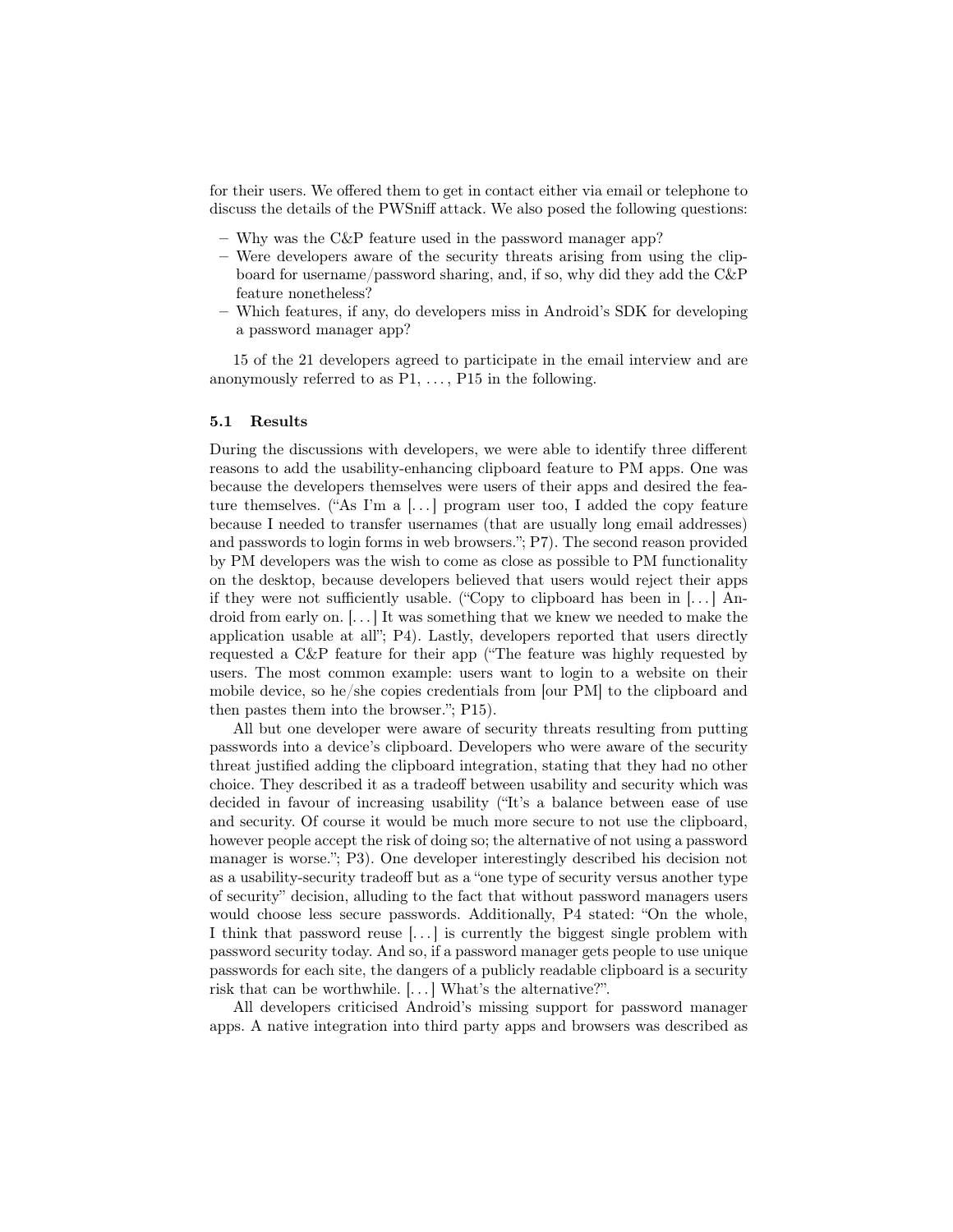the most effective countermeasure against the password sniffing security threat ("Android doesn't offer hooks into the native default browser [. . . ] and does not allow our app to access input fields of other apps [. . . ] which makes it necessary that password managers make heavy use of the clipboard."; P3).

#### 5.2 Discussion

Based on the lack of API support for third-party password managers on the Android OS, developers decided to opt for the best usability they could achieve by including the clipboard feature to allow users to copy-and-paste usernames and passwords from their apps to other apps. Although all but one developer were aware of the possible security threat, they decided that better usability was more important than stronger security. A justification multiple developers offered was that they had no other choice and that it was necessary to add the best possible usability even if security was threatened.

## <span id="page-11-0"></span>6 Countermeasures

With the results of our analysis and the developers' comments in mind, we first discuss possible countermeasures to improve the security of a smartphone's clipboard facilities as a global shared memory. Additionally, we present a PM implementation for Android based on a customised soft-keyboard that provides usability features similar to desktop PMs and does not leak credentials over public channels.

Secure Clipboard Architecture: Sniffing confidential information on Android devices is currently easy since on the one hand, a proper plugin API for integrating password managers is missing and, on the other hand, the design of the current clipboard mechanism on Android is not made for sharing confidential information between apps. The current clipboard model allows an arbitrary app to access clipboard items deposited by any other app. With the assumption that both, the copy as well as the paste operation are triggered by the user, such a clipboard model does not cause security concerns. However, on Android, two other API features open the door for malicious activity: Android's background service feature for apps and the ClipboardManager.OnPrimaryClipChangedListener allow for stealthy harvesting of clipboard items (cf. Section [3\)](#page-4-0). Therefore, we present two possible modifications to improve Android's clipboard model when it is accessed using API functionalities:

Permissions The current clipboard model allows every app to programmatically read data from and write data to the clipboard, without requiring permission for that. While user-triggered clipboard operations can remain unchanged, we propose two new permissions for API-based access to clipboard functionality: WRITE\_TO\_CLIPBOARD and READ\_FROM\_CLIPBOARD. Although the limited effects of Android's permission model for the average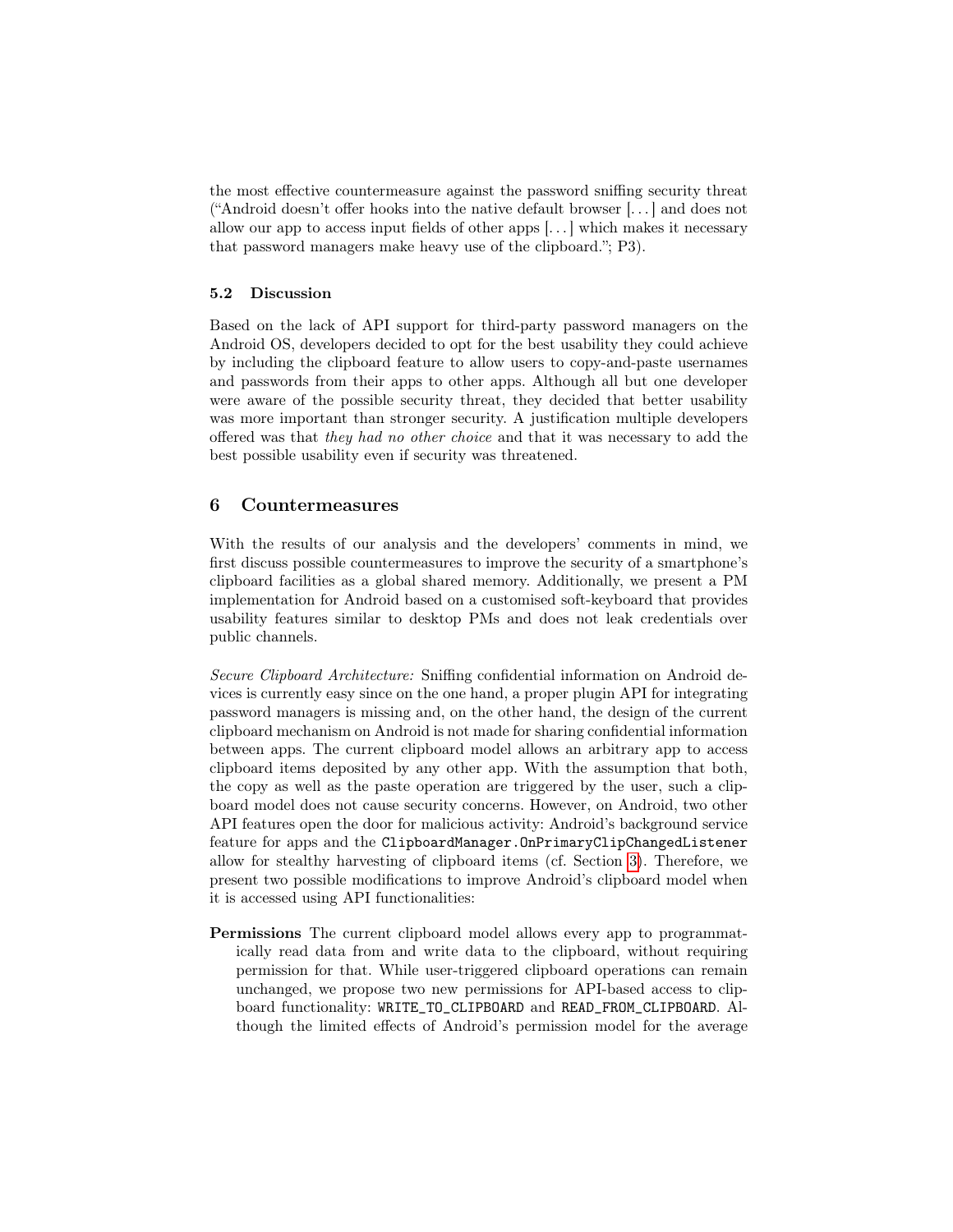app user have been discussed (cf. Felt et al. [\[6\]](#page-15-11)), these permissions should be added for completeness. This way, at least the tech-savvy users would have a chance to see if an app is capable of accessing the clipboard programmatically and can warn the rest of the community. Since we identified only very few apps to access the clipboard programatically (cf. Section [4\)](#page-7-0), the proposed changes would only impact a small number of apps. Regular, user-triggered copy-and-paste operations would not be influenced by this modification.

Targeted Clipboard Copying a value to the clipboard on current Android smartphones is equivalent to broadcasting the information to all other apps. This is contrary to the users' intuition of using a copy-and-paste feature that is generally used to transfer information from one app to another. Therefore we propose to extend API calls to the clipboard with a "target app" parameter that the app may request from the user. Keeping usability in mind, the number of target apps should be kept to a minimum. Apps providing an API-based copy feature may let the user choose target apps from a list of all apps or suggest useful targets as well as remember previous preferences. If clipboard operations are triggered by the user, reading the clipboard's contents should only be possible through explicit user interaction as well.

The modifications to Android's current clipboard model proposed above do not only protect credentials from unwanted disclosure, but can also serve to shield any other (possibly confidential) information (such as financial or medical information), that a user might copy to the clipboard.

USecPassBoard: While the above solutions would alleviate the current security problems of PMs, they would also require modification of the Android OS itself. Additionally, these measures cannot address the usability issues of mobile PMs, i. e. that the user needs to manually select credentials, switch apps and manually paste. To offer both better security and usability we propose a novel password manager: USecPassBoard. To overcome the issues plaguing the traditional approach of mobile password managers, we went down a different path. We created a soft-keyboard which integrates a password manager. Since soft-keyboards are available in every app and can access a shared credential database, they integrate well with most scenarios where credentials need to be entered. A custom softkeyboard implementation on Android replaces the default keyboard and provides a custom means to input data into user-input fields. Figure [1](#page-17-0) in the Appendix shows the user interface of the USecPassBoard PM. Besides preserving the regular keyboard functionality, it essentially adds two operations: (1) Creating a new username/password entry and (2) inserting a username/password tuple at the user's discretion. Since USecPassBoard is a soft-keyboard, it is available in every application, including the browser and stores passwords in a master secret-protected AES-256 encrypted database<sup>[11](#page-0-0)</sup> to protect username/password tuples from unauthorized access. This effectively avoids the use of copy-and-paste on usernames and passwords while maintaining the flexibility of all available password managers.

<sup>&</sup>lt;sup>11</sup> We use the SQLCipher (cf.: http://sqlcipher.net/sqlcipher-for-android/) database.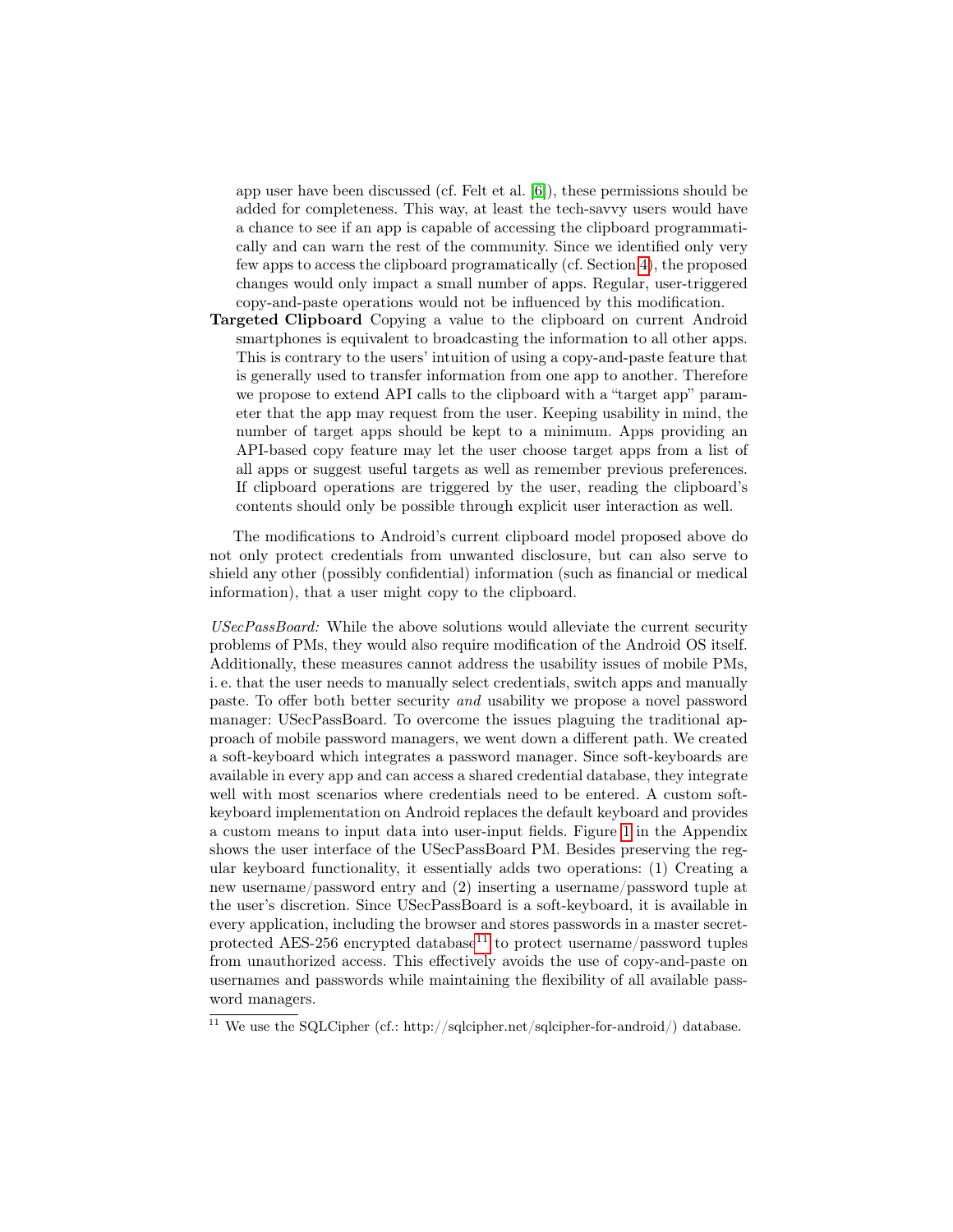New Account: USecPassBoard analyses the context of user input to determine if credentials are being entered. The password context is determined by identifying which app is currently used (i.e. which app is in the foreground) and in case the foreground app is a browser, it determines the website which is displayed by reading the browser's first item cached in the history. Apps are uniquely identified based on their package names managed by the Android operating system<sup>[12](#page-0-0)</sup>. USecPassBoard then caches the input of all textfields in the foreground activity. This is possible since soft-keyboards on Android are triggered when a textfield is activated by the user. Additionally, a soft-keyboard receives a reference of the EditorInfo class<sup>[13](#page-0-0)</sup> which identifies an input as a text or a password field. After the user completes the input and the keyboard loses the focus on a password field, a notification is displayed in the status bar that a new dataset was created (cf. Figure [1\)](#page-17-0) if there is no identical username/password tuple for the current context in the database. New username/password tuples are bound to the target app – based on its package name – and are not available for possibly malicious apps. In case the user would like to share credentials between different apps (e. g. between two Facebook client apps), we allow this in the settings menu of USecPassBoard.

Credential Insertion: In case USecPassBoard recognises a known password context (i. e. a package name of an app for which credentials are stored in the database), the user can choose to insert this information by tapping into the input field for the username or password. A popup message appears after the user tapped onto the key button (cf. Figure [1\)](#page-17-0) and a list of available credentials for the given password context is displayed. Subsequently the selected username/ password tuple is inserted at the user's discretion and the login process can be started.

Security Considerations: All interactions between the USecPassBoard virtual keyboard and a target app must be initiated by the user by tapping into a text input field. This creates a communication channel between the keyboard and the target app through Android's InputMethodManager<sup>[14](#page-0-0)</sup> which is not accessible from other third party apps. This allows the automatic storage of new account credentials and insertion of stored credentials into uniquely identifiable target apps.

Target apps are uniquely identified based on their package name that is managed by the Android OS and cannot be spoofed by malicious apps<sup>[15](#page-0-0)</sup>. In case the target app is the browser, a password context consists of the browser's package name and a target website. We identify the target website by reading the top item from the browser's history. This is accessible with Android's READ HISTORY BOOKMARKS permission and gives us the currently viewed website. Hence, we can avoid that users falsely insert credentials another website.

 $\frac{12}{12}$  cf.: http://developer.android.com/guide/topics/manifest/manifest-element.html

<sup>13</sup> cf.: https://developer.android.com/reference/android/view/inputmethod/EditorInfo.html

<sup>14</sup> cf.: http://developer.android.com/reference/android/view/inputmethod/InputMethodManager.html

<sup>15</sup> cf.: http://source.android.com/tech/security/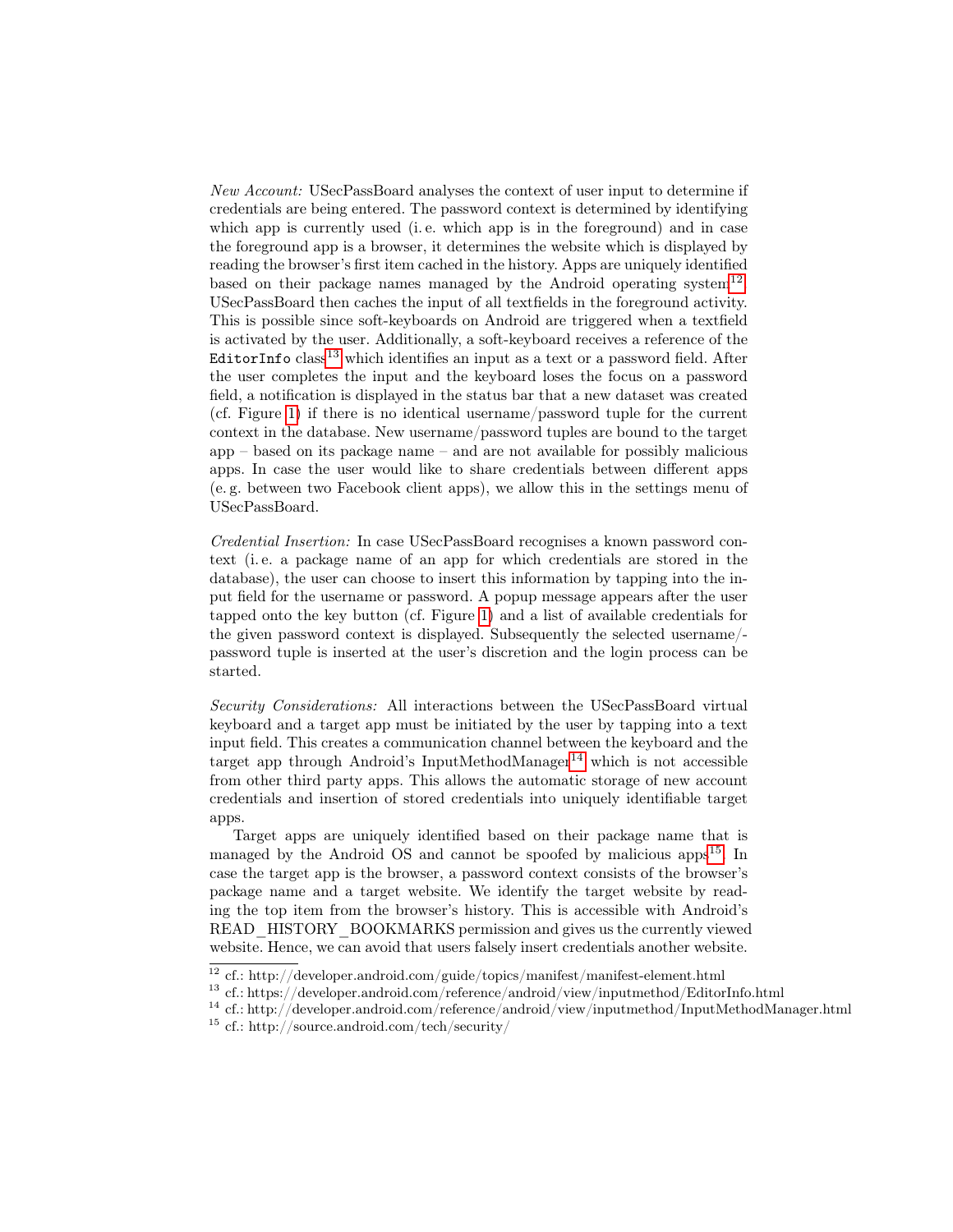## <span id="page-14-0"></span>7 Conclusions

With the rise of mobile devices, mobile password manager apps could be an integral security tool for smartphone and tablet PC users. Since Android based devices lack APIs for the integration of password managers, current solutions rely heavily on the clipboard to share credentials between the PM and other apps. We analysed 21 popular password managers on Android which all are vulnerable to credential sniffing because a device's clipboard is a publicly available storage that can be accessed from any app. We showed that, using additional context information, malware is able to link the stolen credentials to the corresponding online account in many cases. We interviewed developers of the analysed PM apps and found that the majority of them were aware of possible security threats but accepted the risk to provide better usability. Based on the analyses' findings and developers' feedback, we discuss modifications to Android's clipboard mechanism to increase security for sensitive information. Finally, we present a soft-keyboard that integrates a secure and easy-to-use password manager which prevents the leakage of usernames/passwords via the clipboard. This password manager design is the first to offer both usability and security for Android-based password managers.

Since, in addition to security, usability is crucial for a password manager, in future work we plan to conduct multiple user studies for the USecPassBoard password manager.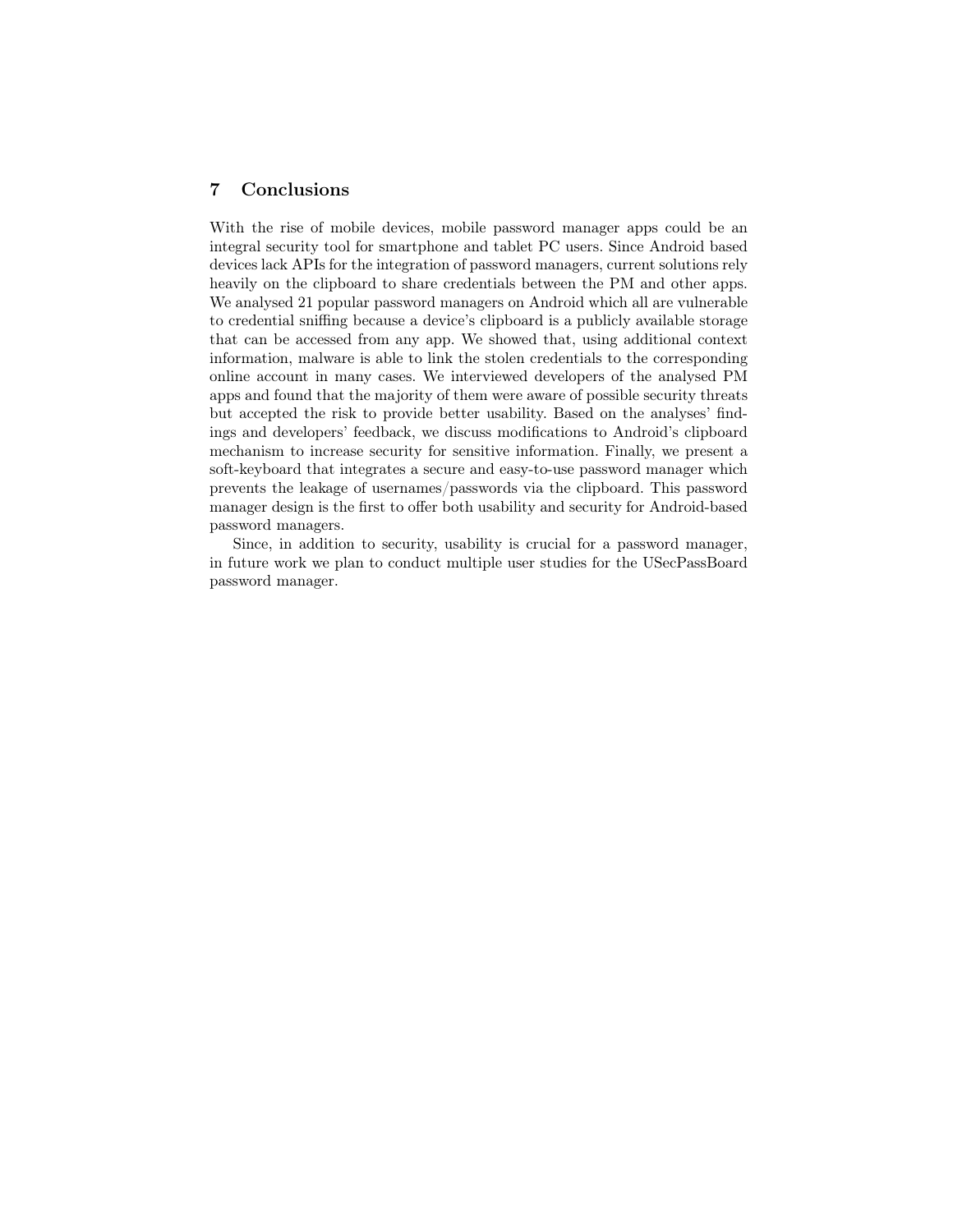## References

- <span id="page-15-0"></span>1. M. Bishop and D. V Klein. Improving system security via proactive password checking. Computers & Security,  $14(3):233-249$ , 1995.
- <span id="page-15-1"></span>2. J. Bonneau. The Science of Guessing: Analyzing an Anonymized Corpus of 70 Million Passwords. Security and Privacy (SP), 2012 IEEE Symposium on, pages 538–552, 2012.
- <span id="page-15-2"></span>3. M. Dell'Amico, P. Michiardi, and Y. Roudier. Password Strength: An Empirical Analysis. In INFOCOM, 2010 Proceedings IEEE, pages 1–9, 2010.
- <span id="page-15-12"></span>4. A. Egners, B. Marschollek, and U. Meyer. Messing with Android's Permission Model. In IEEE International Conference on Trust, Security and Privacy in Computing and Communications, (IEEE TrustCom-12), May 2012.
- <span id="page-15-10"></span>5. S. Fahl, M. Harbach, T. Muders, L. Baumgärtner, B. Freisleben, and M. Smith. Why eve and mallory love android: an analysis of android ssl (in)security. In Proceedings of the 2012 ACM conference on Computer and communications security, CCS '12, pages 50–61, New York, NY, USA, 2012. ACM.
- <span id="page-15-11"></span>6. A. P. Felt, E. Ha, S. Egelman, A. Haney, E. Chin, and D. Wagner. Android permissions: user attention, comprehension, and behavior. In Proceedings of the Eighth Symposium on Usable Privacy and Security, SOUPS '12, pages 3:1–3:14, New York, NY, USA, 2012. ACM.
- <span id="page-15-3"></span>7. D. Florencio and C. Herley. A large-scale study of web password habits. Proceedings of the 16th international conference on World Wide Web, pages 657–666, 2007.
- <span id="page-15-5"></span>8. S. Gaw and E. W. Felten. Password management strategies for online accounts. In Proceedings of the second symposium on Usable privacy and security, SOUPS '06, pages 44–55, New York, NY, USA, 2006. ACM.
- <span id="page-15-13"></span>9. B. Kaliski. PKCS #5: Password-Based cryptography specification version 2.0. RFC 2898, Internet Engineering Task Force, Sept. 2000.
- <span id="page-15-4"></span>10. D. Malone and K. Maher. Investigating the distribution of password choices. In Proceedings of the 21st international conference on World Wide Web, WWW '12, pages 301–310, New York, NY, USA, 2012. ACM.
- <span id="page-15-9"></span>11. B. Ross, C. Jackson, N. Miyake, D. Boneh, and J. C. Mitchell. Stronger password authentication using browser extensions. In Proceedings of the 14th conference on USENIX Security Symposium - Volume 14, SSYM'05, pages 2–2, Berkeley, CA, USA, 2005. USENIX Association.
- <span id="page-15-7"></span>12. R. Shay, P. G. Kelley, S. Komanduri, M. L. Mazurek, B. Ur, T. Vidas, L. Bauer, N. Christin, and L. F. Cranor. Correct horse battery staple: exploring the usability of system-assigned passphrases. In Proceedings of the Eighth Symposium on Usable Privacy and Security, SOUPS '12, pages 7:1–7:20, New York, NY, USA, 2012. ACM.
- <span id="page-15-6"></span>13. R. Shay, S. Komanduri, P. G. Kelley, P. G. Leon, M. L. Mazurek, L. Bauer, N. Christin, and L. F. Cranor. Encountering stronger password requirements: user attitudes and behaviors. In Proceedings of the Sixth Symposium on Usable Privacy and Security, SOUPS '10, pages 2:1–2:20, New York, NY, USA, 2010. ACM.
- <span id="page-15-8"></span>14. B. Ur, P. G. Kelley, S. Komanduri, J. Lee, M. Maass, M. L. Mazurek, T. Passaro, R. Shay, T. Vidas, L. Bauer, N. Christin, and L. F. Cranor. How does your password measure up? the effect of strength meters on password creation. In Proceedings of the 21st USENIX conference on Security symposium, Security'12, pages 5–5, Berkeley, CA, USA, 2012. USENIX Association.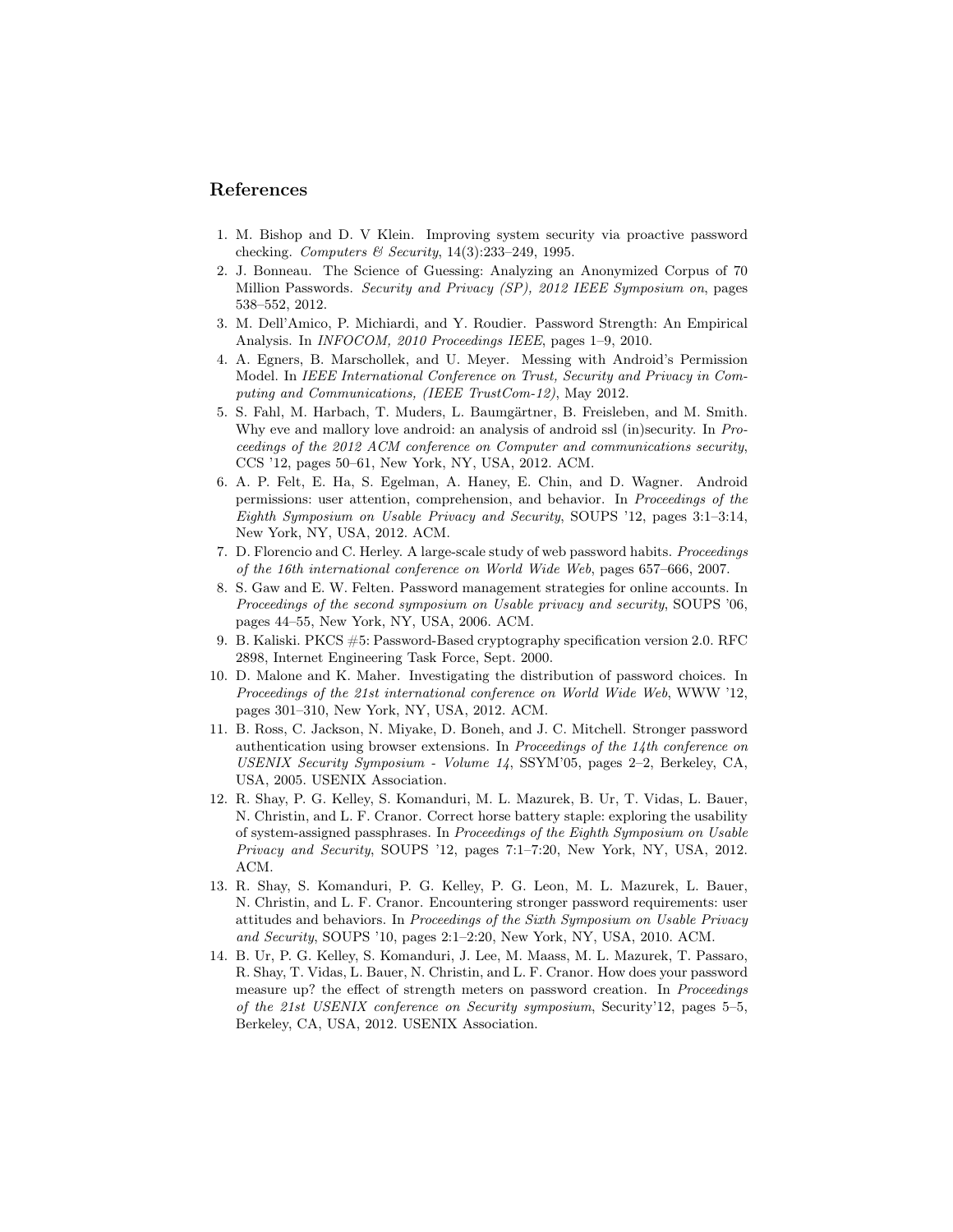# A Investigated Password Managers

<span id="page-16-0"></span>Table 1. Overview of the analysed Android password manager apps. (EM=Encryption Method, KD=Key Derivation, C&P=copy&paste functionality, EB=Embedded Browser, SD=Writes database to SD card, RA=Removes itself from the recent apps view)

| Free                  |                                |                  |                |                   |              |           |              |
|-----------------------|--------------------------------|------------------|----------------|-------------------|--------------|-----------|--------------|
| App                   | $Inst\overline{\text{alls}^1}$ | EM               | KD             | <b>C&amp;P EB</b> |              | <b>SD</b> | RA           |
| PassDroid             | 100-500k                       | <b>AES</b>       | <b>SHA-256</b> | ✓                 |              | Backup    | $\checkmark$ |
| 1Password             | 100-500k                       | <b>AES</b>       | PBKDF2         | ✓                 | $\checkmark$ | Always    | $\checkmark$ |
| KeePassDroid          | $500k-1m$                      | AES <sup>1</sup> | <b>SHA-256</b> | ✓                 |              | Always    | ✓            |
| UPM                   | $100 - 500k$                   | AES              | PBE            | ✓                 |              | Backup    | √            |
| Pocket                | 100-500k                       | AES              | <b>PBE</b>     |                   |              | Backup    | ✓            |
| NS Wallet             | $10-50k$                       | AES              |                |                   |              | ✓         |              |
| LastPass              | $100 - 500k$                   | AES              | $\circ^4$      | ✓                 | $\checkmark$ |           |              |
| PasswdSafe            | $10-50k$                       | AES              |                | ✓                 |              |           |              |
| OI Safe               | $100 - 500k$                   | AES              | <b>PBE</b>     | ✓                 |              |           |              |
| aWallet               | $100 - 500k$                   | AES <sup>2</sup> | $SHA-256$      | ✓                 |              | Backup    |              |
| Moxier Wallet         | $10-50k$                       | AES              | <b>SHA-256</b> | ✓                 |              |           |              |
| Keeper                | $1-5m$                         | AES              | SHA-1          |                   | ✓            | Backup    |              |
| RoboForm              | $100 - 500k$                   | $\circ^4$        | $\circ^4$      | ✓                 | $\checkmark$ | Backup    | ✓            |
| Paid                  |                                |                  |                |                   |              |           |              |
| mSecure               | 100-500k                       | Blowfish         | <b>SHA-256</b> | ✓                 |              |           |              |
| Secret Safe           | $50-100k$                      | AES <sup>3</sup> | $SHA-2563$     | ✓                 |              | Backup    | ✓            |
| SafeWallet            | $10-50k$                       | AES              | HmacSHA1       | ✓                 |              |           |              |
| SPB Wallet            | $10-50k$                       | <b>AES</b>       | $\circ^4$      | ✓                 |              |           |              |
| eWallet               | $10-50k$                       | AES              | <b>PBE</b>     | ✓                 |              |           |              |
| Handy Safe Pro 10-50k |                                | Blowfish         |                | ✓                 |              |           |              |
| DataVault             | $1-5k$                         | AES              |                |                   |              | Backup    | ✓            |
| Password Box          | $5-10k$                        | AES              |                |                   |              | ✓         | ✓            |

 $^{\rm 1}$  KeePassDroid combines AES and Twofish

2 aWallet combines AES, Blowfish and 3DES

<sup>3</sup> Secret Safe combines AES and Twofish for encryption and multiple rounds of SHA-256 and Whirlpool for key derivation.

<sup>4</sup> This information could not be found by reverse engineering.